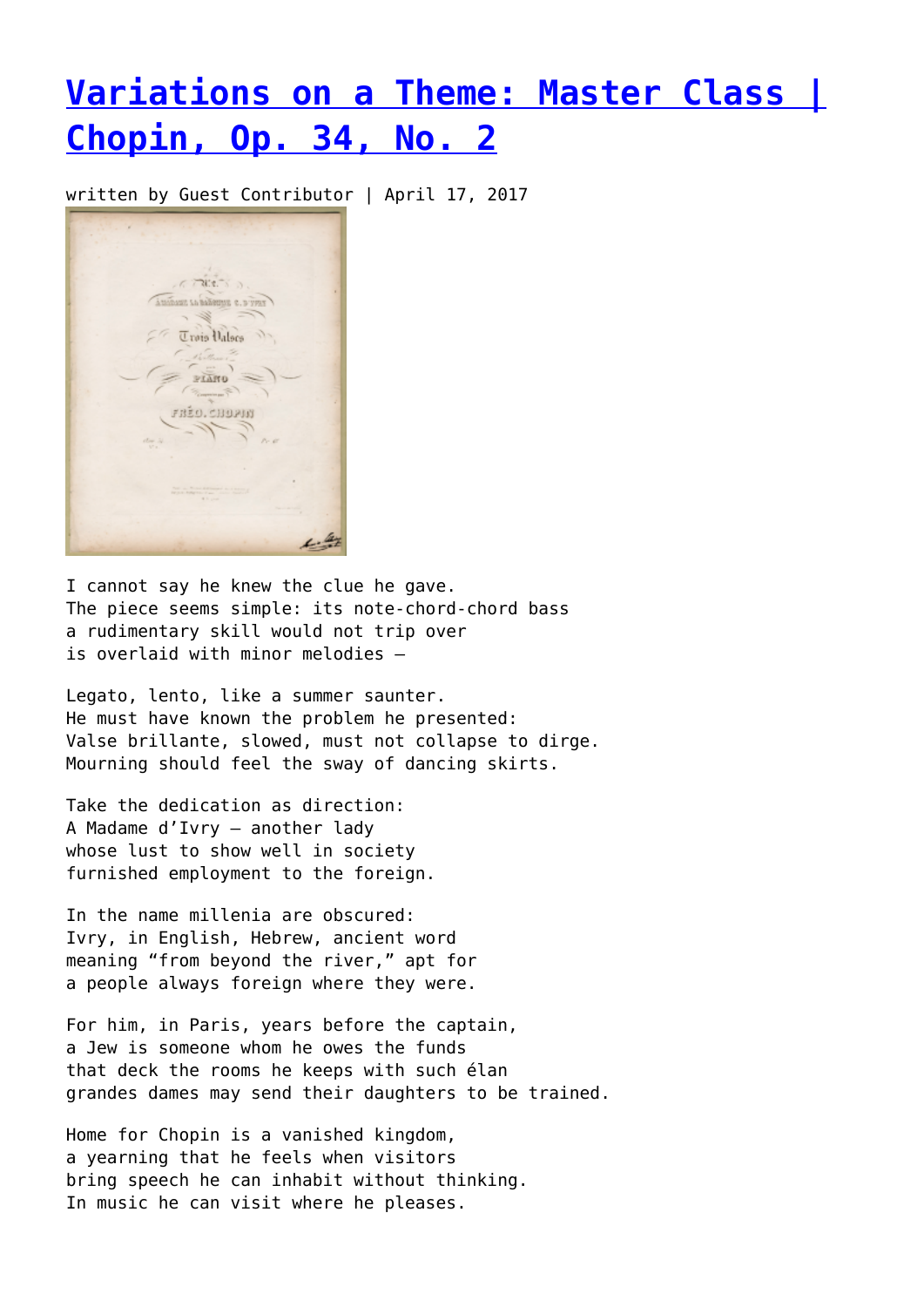Softly he plays, and Paris leans to hear what meanders from keys like recollection of an August excursion by a river. He comes upon a shtetl, taking in

the odd garb and tongue of those whose forebears sought refuge in a realm that is no more, then overhears the tune of dancing sadness, music that is wrung from nevertheless.

Its numbers map his journey into exile. This is the point I need you not to fail. Do not trouble with whether it happened. Play so a baroness would understand.

*Music can hold enormous power in memories and experiences, transporting us instantly to an age, location, or person. What sonic joys, mysteries, disbelief, and clarity have you experienced? Identify songs of influence in your life and explore them like variations on a theme, melding syntax and song structure, recalling the seriousness or levity that accompanies. Whether it's an account of when a specific song first entered your life, the process of learning to play a song, teaching someone a song, experiencing the same song in different places as it weaves through your life, unbelievable radio timing, sharing songs with those in need, tracking the passing down of songs, creative song analysis, music as politics, etc, I am interested in those ineffable moments and welcoming submissions of your own variations on a theme, as drawn from your life's soundtrack. Please email submissions to [meganentropy@gmail.com](mailto:meganentropy@gmail.com) and keep an eye out for others' [Variations.](https://entropymag.org/tag/variations-on-a-theme/)*

*\*\*("song" is a broad phrase: could be a pop song, a traditional tune, a symphony, commercial jingles, a hummed lullaby, 2nd grade recorder class horror stories, etc)\*\**



James Toupin, a retired government lawyer (former general counsel of the US